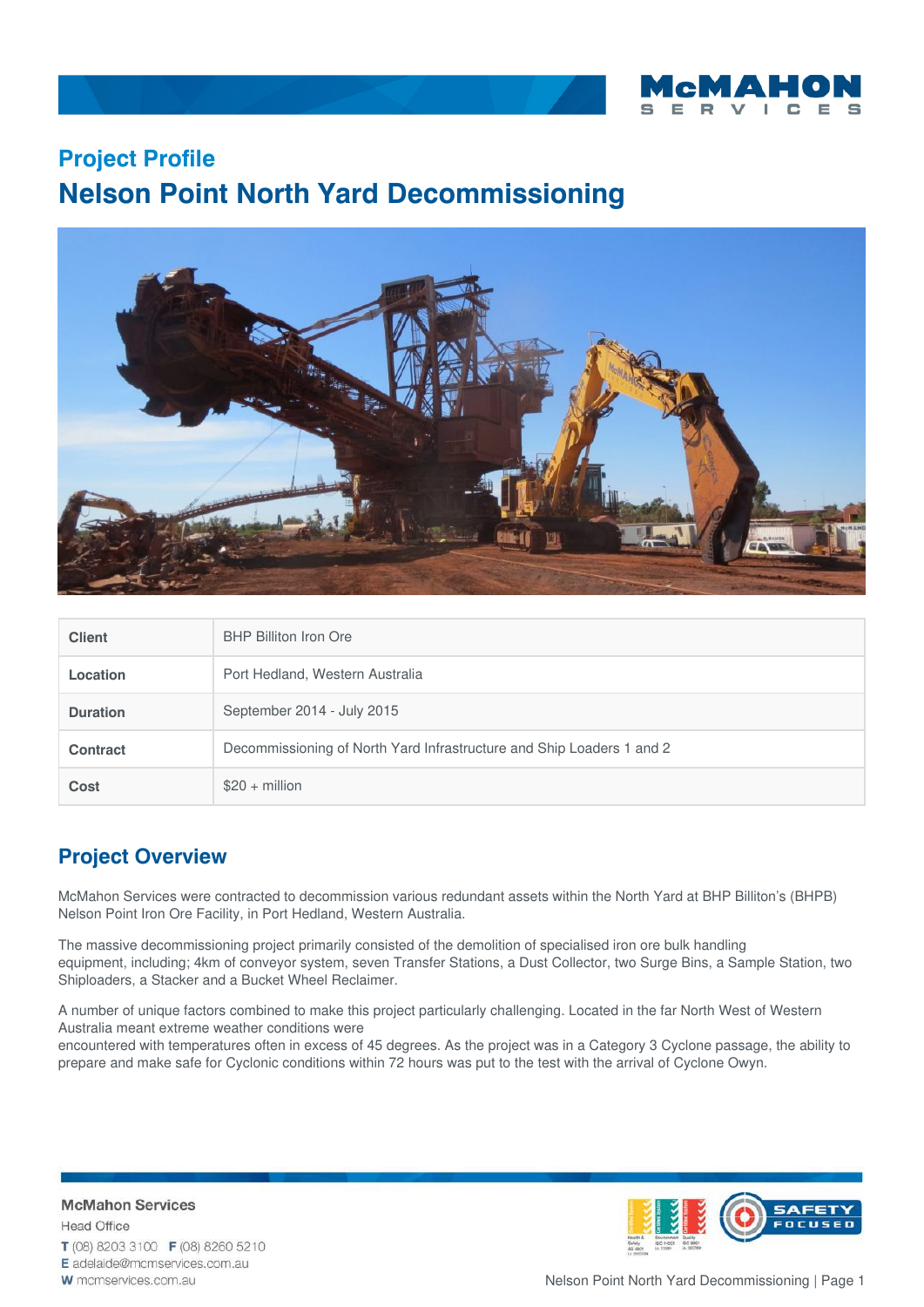

Another key challenge was the sheer volume of steel structures to be demolished. Almost seven and half thousand tonnes of steel needed to be processed from the redundant assets within the client's time frame. The majority of these structures required detailed structural engineering and risk assessments plans prior to any demolition to ensure safe operations.

Due to the nature of the site, a traditional method of demolition was eliminated, and mechanical shearing was adopted as the preferred method

of demolition. This method was favoured to reduce the need to access the plant and equipment and removed personnel from the 'line of fire'.

Two new specialist excavators were purchased specifically for this project; a Komatsu PC850 and a Komatsu PC1250. These machines were modified at our Adelaide workshop into high reach machines (20 metres and 22 metres respectively) and were pivotal in the success of the project, providing the required reach and capacity for the elevated structures and heavy duty steelwork.

The Conveyor systems were typically demolished first, to isolate the remaining structures. Substantial lengths of conveyor were removed, ranging from low level work carried out with a 45t or 75t excavator, to high level work (up to 20 metres high), requiring lift studies and complex crane work.

In total there were seven Transfer Stations to be demolished, ranging in height from 5 metres to 18 metres. These necessitated some crane lifts to remove heavy equipment such as motors, gearboxes and heavy chutes. Through the use of the specialist high reach excavators, the structures were able to be removed by mechanical shearing.

In a few instances, the stability of the equipment was such that close access during demolition was considered unsafe, including with an excavator, and as a result explosive felling was proposed. This was the case for the Stacker and the Reclaimer, which were rail operated balance machines. Prior to the demolition, the machines were decommissioned and relocated to an area suitable for the explosive felling.

Shearing of the steelwork, following the felling, was carried out with the PC850 and PC1250 excavators. This method minimised interaction with adjacent operational activities, significantly improved safety and minimised labour time.

For all explosive felling, 3D simulation models were developed, approval was gained from the Mines Department and trial explosive cuts were carried out.

In addition to all above-ground demolition, we backfilled over 1,500m3 of sumps, and rehabilitated the site with 9,311 tonnes of river rock as a cover material, including the addition of dust suppression additives where required.

## **Innovation**

McMahon Services are continually reviewing our work practices to improve safety and efficiency, and reduce impacts on the environment. On this particular project, several of the structures within the scope were coated with Gilsomastic paint, which contains fibres of white asbestos.

The scope of work provided by the client required this steel to be disposed of to landfill. McMahon Services proposed an alternative which was to recycle the scrap steel at an overseas steel processing plant. This required approval from the Commonwealth Government under the Basel Convention, leading to a high level of management and chain of custody procedures.

An extensive sampling program was undertaken on the Gilsomastic paint system using scanning electron microscopy (SEM) coupled with energy dispersive spectroscopy (EDS) to enable a quantitative assessment of the asbestos, and in turn provide a robust procedure that allowed the scrap steel to be exported to an overseas steel processing plant as scrap steel, as opposed to asbestos waste.

The steel was reduced in size to 800mm x 600mm pieces for direct feed into the furnace without further processing, with all of the steel packed and sealed into 300 sea containers for transportation. This recycling process saved the project approximately \$3 million and rated very highly on the waste management hierarchy by diverting in excess of 5,000 tonnes of material from landfill, whilst meeting required human health, environmental and regulatory standards. This was the first time this approach to Gilsomastic painted scrap steel had occurred in Australia.

SAFET

**McMahon Services Head Office** T (08) 8203 3100 F (08) 8260 5210 E adelaide@mcmservices.com.au W mcmservices.com.au